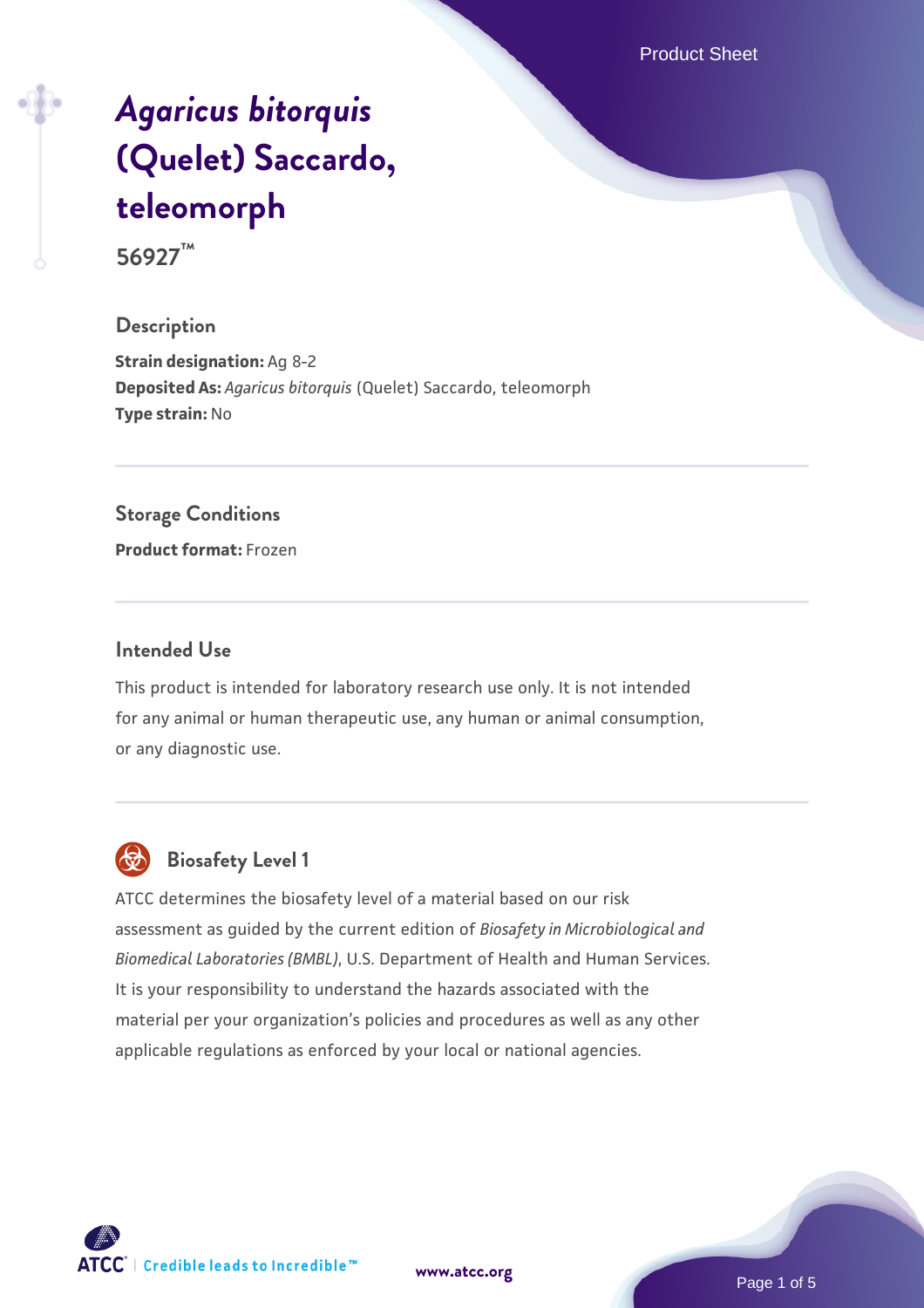ATCC highly recommends that appropriate personal protective equipment is always used when handling vials. For cultures that require storage in liquid nitrogen, it is important to note that some vials may leak when submersed in liquid nitrogen and will slowly fill with liquid nitrogen. Upon thawing, the conversion of the liquid nitrogen back to its gas phase may result in the vial exploding or blowing off its cap with dangerous force creating flying debris. Unless necessary, ATCC recommends that these cultures be stored in the vapor phase of liquid nitrogen rather than submersed in liquid nitrogen.

# **Certificate of Analysis**

For batch-specific test results, refer to the applicable certificate of analysis that can be found at www.atcc.org.

## **Growth Conditions**

**Medium:**  [ATCC Medium 336: Potato dextrose agar \(PDA\)](https://www.atcc.org/-/media/product-assets/documents/microbial-media-formulations/3/3/6/atcc-medium-336.pdf?rev=d9160ad44d934cd8b65175461abbf3b9) **Temperature:** 26°C

## **Material Citation**

If use of this material results in a scientific publication, please cite the material in the following manner: *Agaricus bitorquis* (Quelet) Saccardo, teleomorph (ATCC 56927)

## **References**

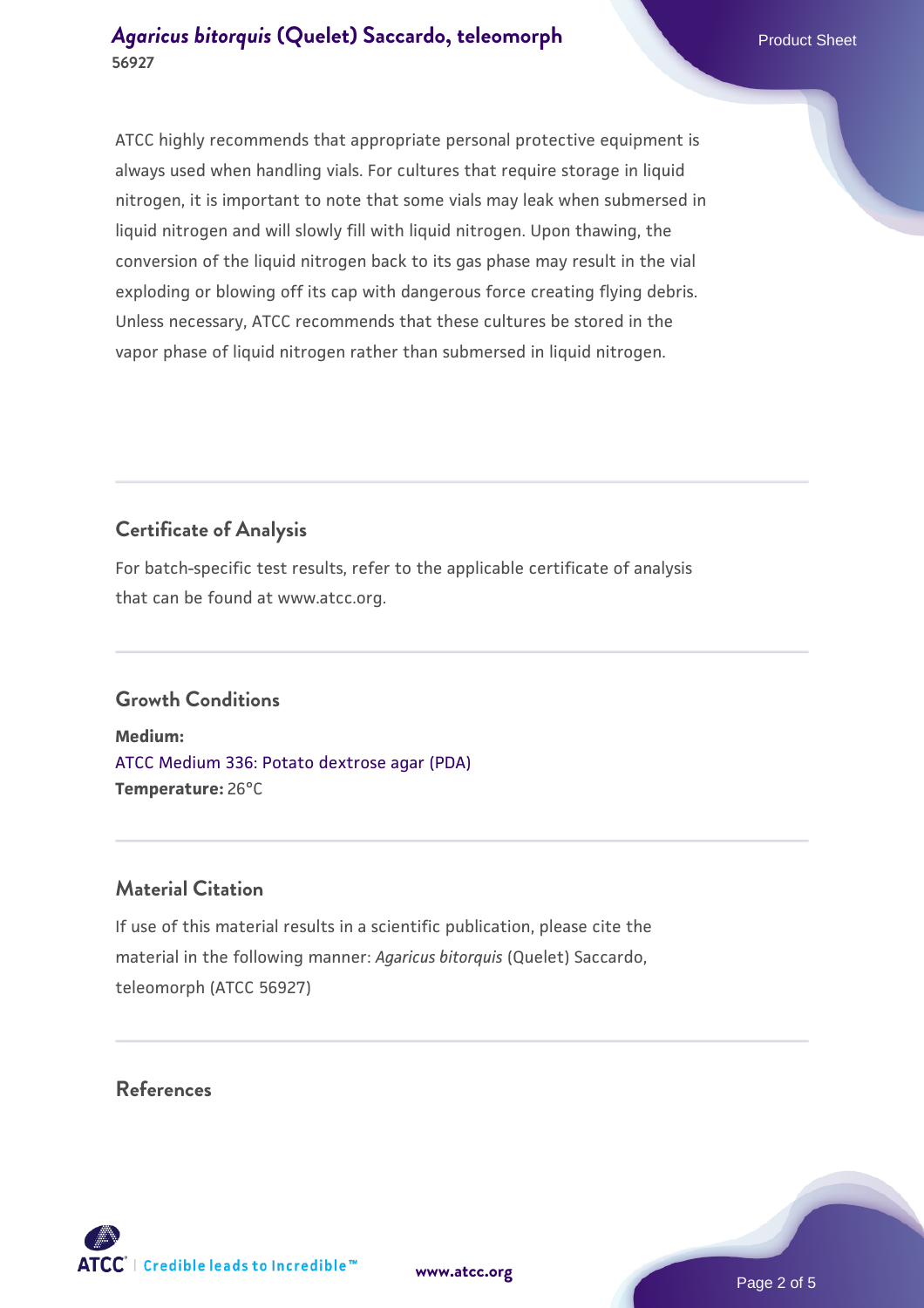References and other information relating to this material are available at www.atcc.org.

#### **Warranty**

The product is provided 'AS IS' and the viability of ATCC® products is warranted for 30 days from the date of shipment, provided that the customer has stored and handled the product according to the information included on the product information sheet, website, and Certificate of Analysis. For living cultures, ATCC lists the media formulation and reagents that have been found to be effective for the product. While other unspecified media and reagents may also produce satisfactory results, a change in the ATCC and/or depositor-recommended protocols may affect the recovery, growth, and/or function of the product. If an alternative medium formulation or reagent is used, the ATCC warranty for viability is no longer valid. Except as expressly set forth herein, no other warranties of any kind are provided, express or implied, including, but not limited to, any implied warranties of merchantability, fitness for a particular purpose, manufacture according to cGMP standards, typicality, safety, accuracy, and/or noninfringement.

#### **Disclaimers**

This product is intended for laboratory research use only. It is not intended for any animal or human therapeutic use, any human or animal consumption, or any diagnostic use. Any proposed commercial use is prohibited without a license from ATCC.

While ATCC uses reasonable efforts to include accurate and up-to-date information on this product sheet, ATCC makes no warranties or representations as to its accuracy. Citations from scientific literature and patents are provided for informational purposes only. ATCC does not warrant



**[www.atcc.org](http://www.atcc.org)**

Page 3 of 5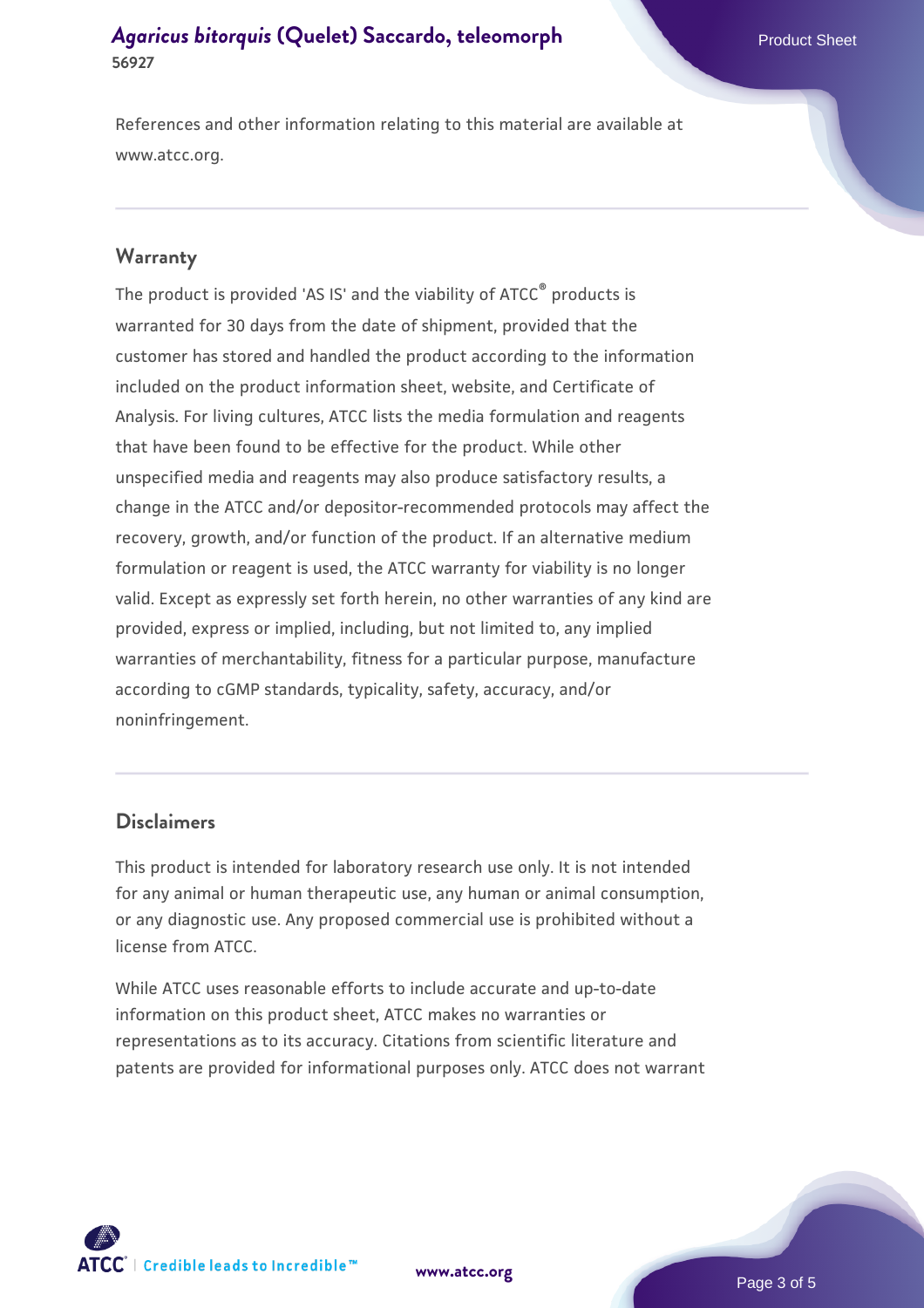that such information has been confirmed to be accurate or complete and the customer bears the sole responsibility of confirming the accuracy and completeness of any such information.

This product is sent on the condition that the customer is responsible for and assumes all risk and responsibility in connection with the receipt, handling, storage, disposal, and use of the ATCC product including without limitation taking all appropriate safety and handling precautions to minimize health or environmental risk. As a condition of receiving the material, the customer agrees that any activity undertaken with the ATCC product and any progeny or modifications will be conducted in compliance with all applicable laws, regulations, and guidelines. This product is provided 'AS IS' with no representations or warranties whatsoever except as expressly set forth herein and in no event shall ATCC, its parents, subsidiaries, directors, officers, agents, employees, assigns, successors, and affiliates be liable for indirect, special, incidental, or consequential damages of any kind in connection with or arising out of the customer's use of the product. While reasonable effort is made to ensure authenticity and reliability of materials on deposit, ATCC is not liable for damages arising from the misidentification or misrepresentation of such materials.

Please see the material transfer agreement (MTA) for further details regarding the use of this product. The MTA is available at www.atcc.org.

## **Copyright and Trademark Information**

© ATCC 2021. All rights reserved. ATCC is a registered trademark of the American Type Culture Collection.

### **Revision**

This information on this document was last updated on 2021-05-19

### **Contact Information**



**[www.atcc.org](http://www.atcc.org)**

Page 4 of 5